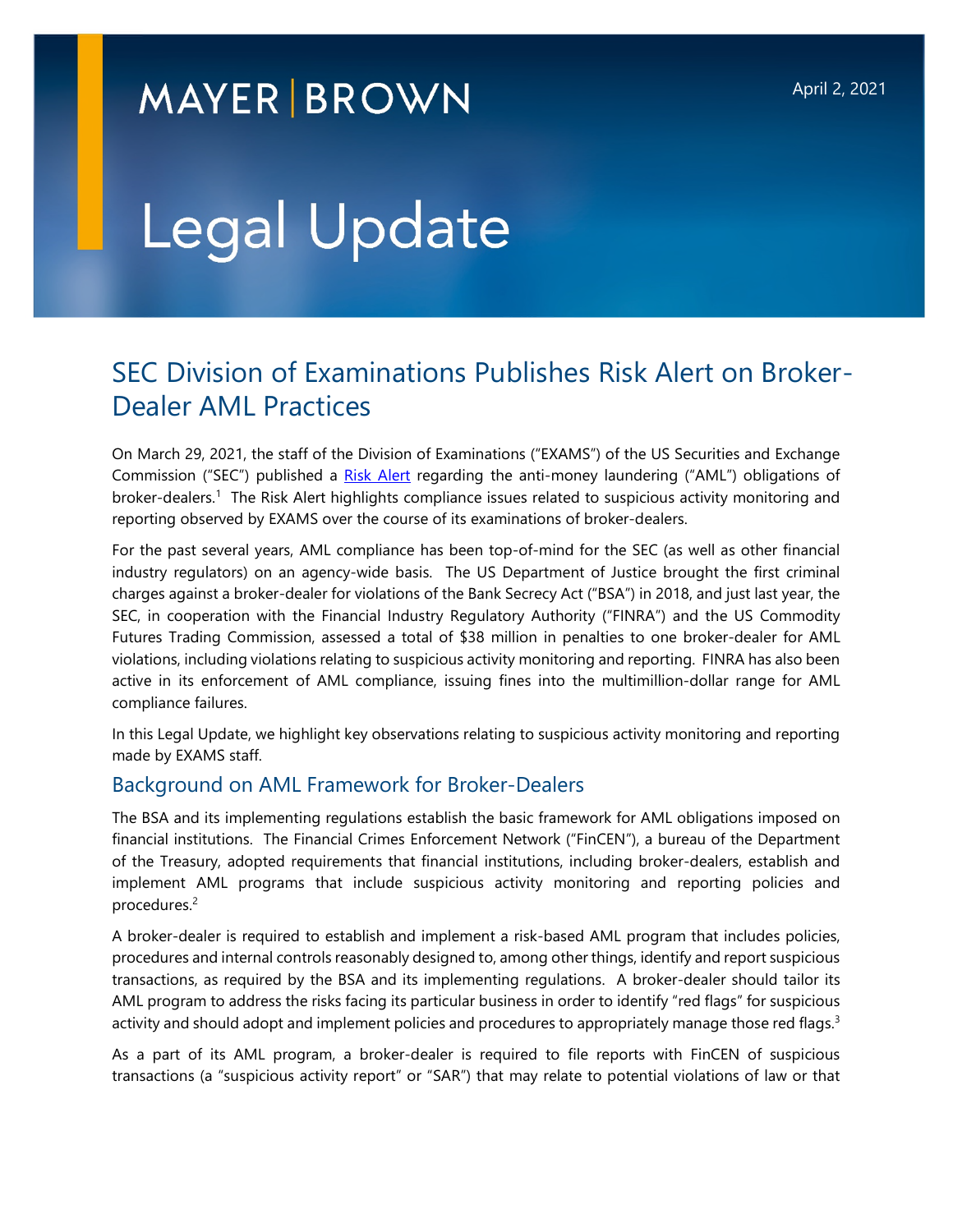have no apparent business purpose.<sup>4</sup> Broker-dealers are further instructed by FinCEN to identify five "essential elements" (*i.e.*, who? what? when? where? why?) regarding the suspicious activity in their SARs.

#### EXAMS Key Observations

The Risk Alert articulates several key observations by EXAMS staff that primarily address the adoption of adequate AML policies, procedures and internal controls or their implementation. The risks posed by lowpriced securities or "penny stocks," which can be susceptible to market manipulation, are also heavily featured in the Risk Alert as a type of security producing an outsized number of AML compliance failures.

The Risk Alert divides EXAMS staff observations into two parts: (1) AML Policies and Procedures and Internal Controls and (2) Suspicious Activity Monitoring and Reporting.

#### **AML POLICIES AND PROCEDURES AND INTERNAL CONTROLS**

**Inadequate policies and procedures.** EXAMS observed that some broker-dealers did not establish reasonably designed policies and procedures and internal controls to adequately identify and report suspicious activity as required under the BSA. Examples included:

- Failure to include red flags in their policies and procedures to assist with identifying suspicious activity for further due diligence or failure to tailor the red flags in their policies and procedures to address risks associated with the type of activity in which their customers regularly engaged.
- Some firms with large volumes of daily trading failed to establish and implement automated systems to monitor and report suspicious activity associated with trading in large volumes.
- Where firms incorporated penny stock transactions into their automated monitoring, some firms set the threshold for generating an alert at securities worth less than \$1 per share, failing to monitor penny stocks priced between \$1 and \$5 per share.
- Setting the SAR reporting thresholds at amounts significantly higher than the \$5,000 threshold specified in the SAR Rule.
- Inappropriately deferring to clearing firms to identify and report suspicious transactions in customer accounts and failing to adopt procedures that take into account the high-risk nature of certain customers' activity (*e.g*., penny stock transactions).

**Failure to implement procedures.** EXAMs also noted that some firms that had reasonably designed written policies and procedures did not implement their procedures adequately and did not conduct adequate due diligence on or report suspicious activity that, per their own procedures, appeared to trigger a SAR filing requirement. Examples included firms' failure to:

- File SARs on transactions that appeared identical in nature to transactions for which the firm had routinely filed SARs without distinguishing such transactions.
- Reasonably use available transaction reports and systems to monitor for suspicious activity.
- Follow up on red flags identified in their procedures, such as prearranged or non-competitive trading, including wash or cross trades or potential insider trading.
- Comply with firm prohibitions on accepting trades for securities priced at less than one penny per share and conduct due diligence to determine whether to file SARs on those transactions.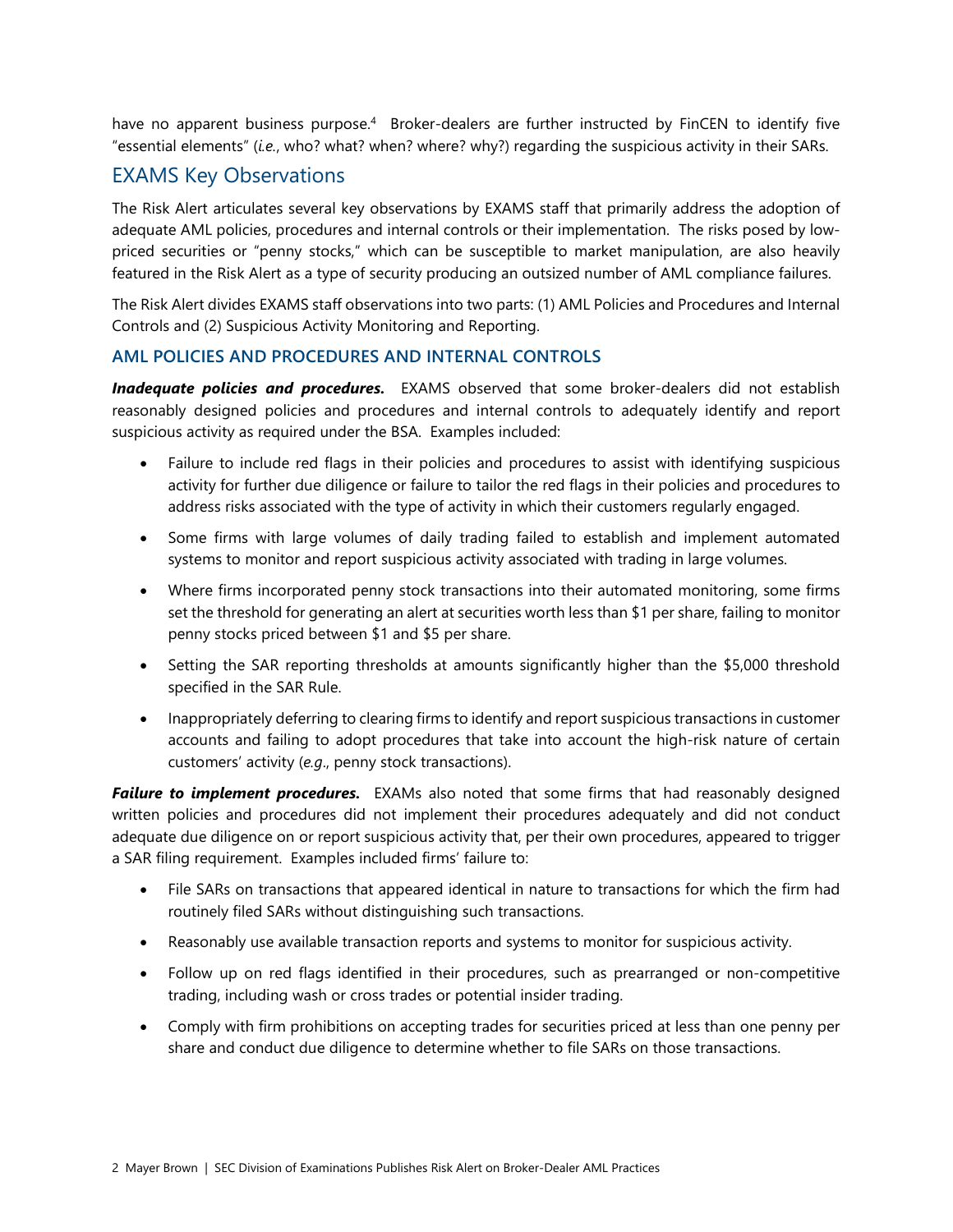#### **SUSPICIOUS ACTIVITY MONITORING AND REPORTING**

*Failure to respond to suspicious activity***.** EXAMS observed that weak policies, procedures, and internal controls, or the failure to implement existing policies and procedures, ultimately resulted in firms not conducting or documenting adequate due diligence in response to red flags.Examples of such red flags included:

- Large deposits of low-priced securities, followed by the near-immediate liquidations of those securities and then wiring out the proceeds.
- Patterns of trading activity common to several customers including, but not limited to, the sales of large quantities of low-priced securities of multiple issuers by the customers.
- Trading in thinly traded, low-priced securities that resulted in sudden spikes in price or that represented most, if not all, of the securities' daily trading volumes.
- Trading in stock of issuers that were shell companies, were subject to trading suspensions or who had affiliates, officers, or other insiders with a history of securities law violations.
- Questionable background of customers, including those subject to criminal, civil, or regulatory actions relating to, among other things, securities law violations.
- Trading in the stock of issuers for which over-the-counter stock quotation systems had published warnings because the issuers had ceased to comply with their SEC financial reporting obligations or for which the firms relied on a "freely tradeable" legal opinion that was inconsistent with publicly available information.

EXAMS also observed that firms often did not reasonably account for information that was publicly available or in the firms' possession when evaluating activity in customer accounts.

**Filing inaccurate or incomplete SARs.** EXAMS observed that some broker-dealers did not include details known to the firm of individual customer trades or issuers that were suspicious or did not make use of specific structured data fields on the SAR. Examples included:

- Not including or inaccurately capturing key information despite having such information available in the firm's own internal records.
- Reporting the deposit of low-priced securities but failing to report the liquidation of the same securities shortly thereafter and the disposition of the proceeds, or reporting that a customer deposit of low-priced securities was an "initial" deposit, despite firm records indicating one or more previous deposits of the same security.
- For cyber-intrusions, not including details known at the time of reporting regarding the method and manner of cyber-intrusions and schemes to "take over" customer accounts.

\*\*\*\*\*

#### **Takeaways**

The implementation and maintenance of an AML program is not a static exercise. Regulators, including the SEC, expect broker-dealers to identify, assess and understand their money laundering risk in terms of the products, customers and geographies they are exposed to, and to adapt their AML programs to align with their unique risk profiles.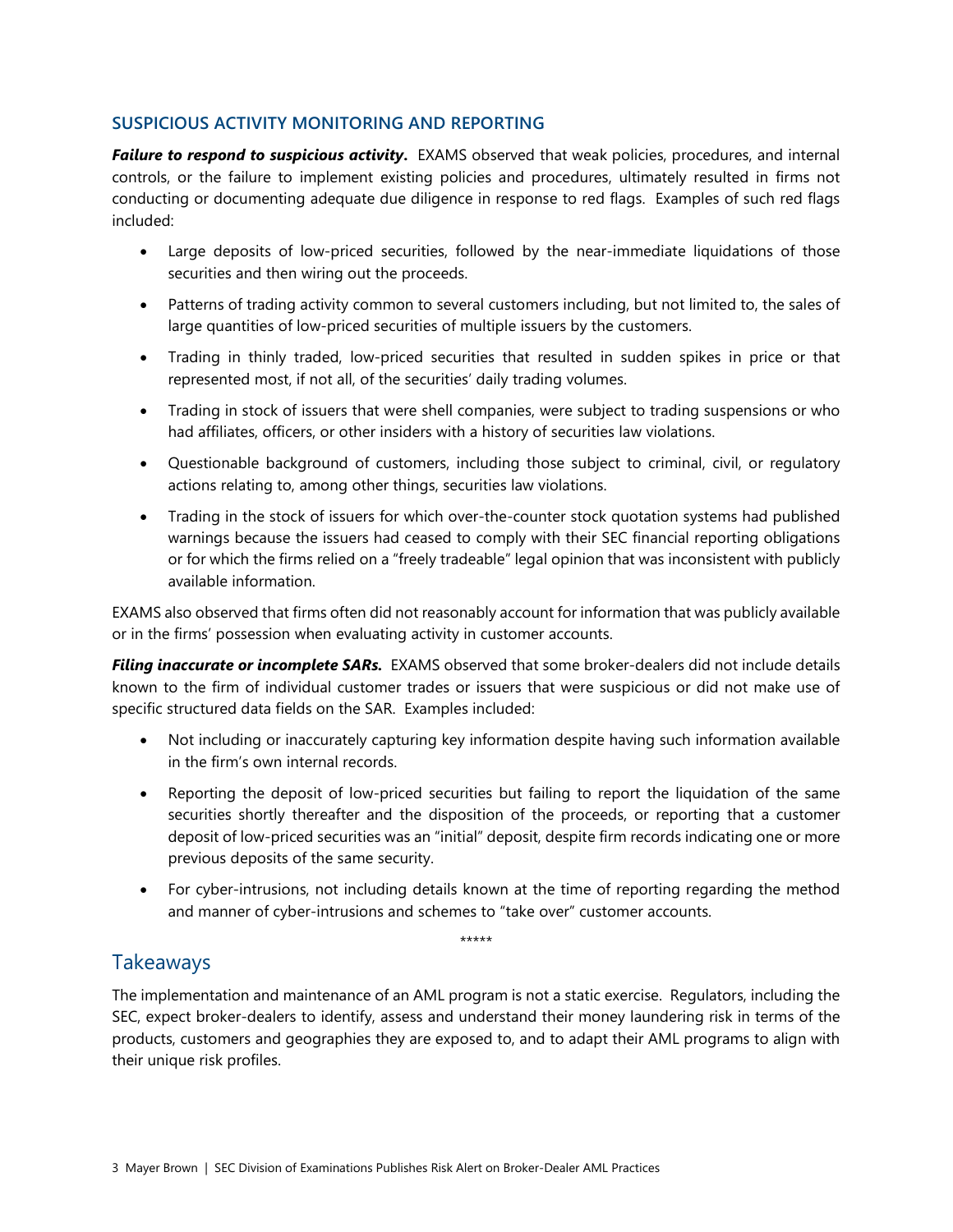Suspicious activity monitoring and reporting are critical components of an effective, risk-based AML program, and the failure to implement adequate suspicious activity monitoring and reporting has been a source of several high-profile regulatory enforcement actions, as well as a DOJ action. Monitoring systems that identify unusual or suspicious activity and support the filing of a SAR should be properly calibrated to a firm's risk profile. Typically, such monitoring systems include manual, transaction-based systems and/or automated surveillance systems. The sophistication of a broker-dealer's monitoring systems should reflect the firm's risk profile, with particular emphasis on higher-risk products, services, customers, entities, and geographies.

The Risk Alert also highlights penny stocks as a product that carries increased risk of money laundering. Broker-dealers that deal with such securities should expect that EXAMS staff will be attentive to the risks posed by penny stocks and the steps taken to guard against those risks. Any broker-dealer with exposure to penny stocks should ensure its AML program accounts for the heightened risks described in the Risk Alert through enhanced risk mitigation measures.

We expect AML requirements, including suspicious activity monitoring and reporting, to remain of significant interest to the SEC and other financial regulators. Given the abundance of recent guidance in this space and increased attention in both examinations and enforcement, particularly with respect to penny stock transactions, financial regulators are sending a clear message to the industry that they will be actively monitoring for AML compliance. Broker-dealers should therefore review the Risk Alert in order to assess their supervisory, compliance and/or other risk management systems related to these risks and make appropriate changes to address or strengthen their systems.

#### **Endnotes**

1 AML compliance is frequently a stated examination priority for EXAMS (formerly, the Office of Compliance Inspections and Examinations) and continues to be an important focus for broker-dealer examinations. *See* SEC, Division of Examinations, *2021 Examination Priorities*[, https://www.sec.gov/files/2021-exam-priorities.pdf.](https://www.sec.gov/files/2021-exam-priorities.pdf) 

2 *See* 31 C.F.R. § 1023.210; 31 C.F.R. § 1023.320; *see also* 17 C.F.R. § 240.17a-8. Self-regulatory organizations' rules also contain AML requirements. *See, e.g*., FINRA Rule 3310.

3 *See* FINRA, Regulatory Notice 19-18, *FINRA Provides Guidance to Firms Regarding Suspicious Activity Monitoring and Reporting Obligations* (May 6, 2019)[, https://www.finra.org/rules-guidance/notices/19-18;](https://www.finra.org/rules-guidance/notices/19-18) *see also* SEC, *Anti-Money Laundering (AML) Source Tool for Broker-Dealers*,<https://www.sec.gov/about/offices/ocie/amlsourcetool.htm>(last updated Jan. 5, 2021).

4 Generally, a broker-dealer must file a SAR for any transaction involving funds or other assets of at least \$5,000 that are conducted or attempted by, at, or through the broker-dealer and for which the broker-dealer knows, suspects, or has reason to suspect that, among other things, the transaction (or pattern of transactions of which the transaction is a part): (1) involves funds derived from illegal activity or is intended or conducted to hide or disguise funds or assets derived from illegal activity as part of a plan to violate or evade any federal law or regulation; (2) is designed to evade any requirements set forth in regulations implementing the BSA; (3) has no business purpose or apparent lawful purpose or is not the sort in which the particular customer would normally be expected to engage, and the broker-dealer knows of no reasonable explanation for the transaction after examining the available facts, including the background and possible purpose of the transaction; or (4) involves use of the broker-dealer to facilitate criminal activity.